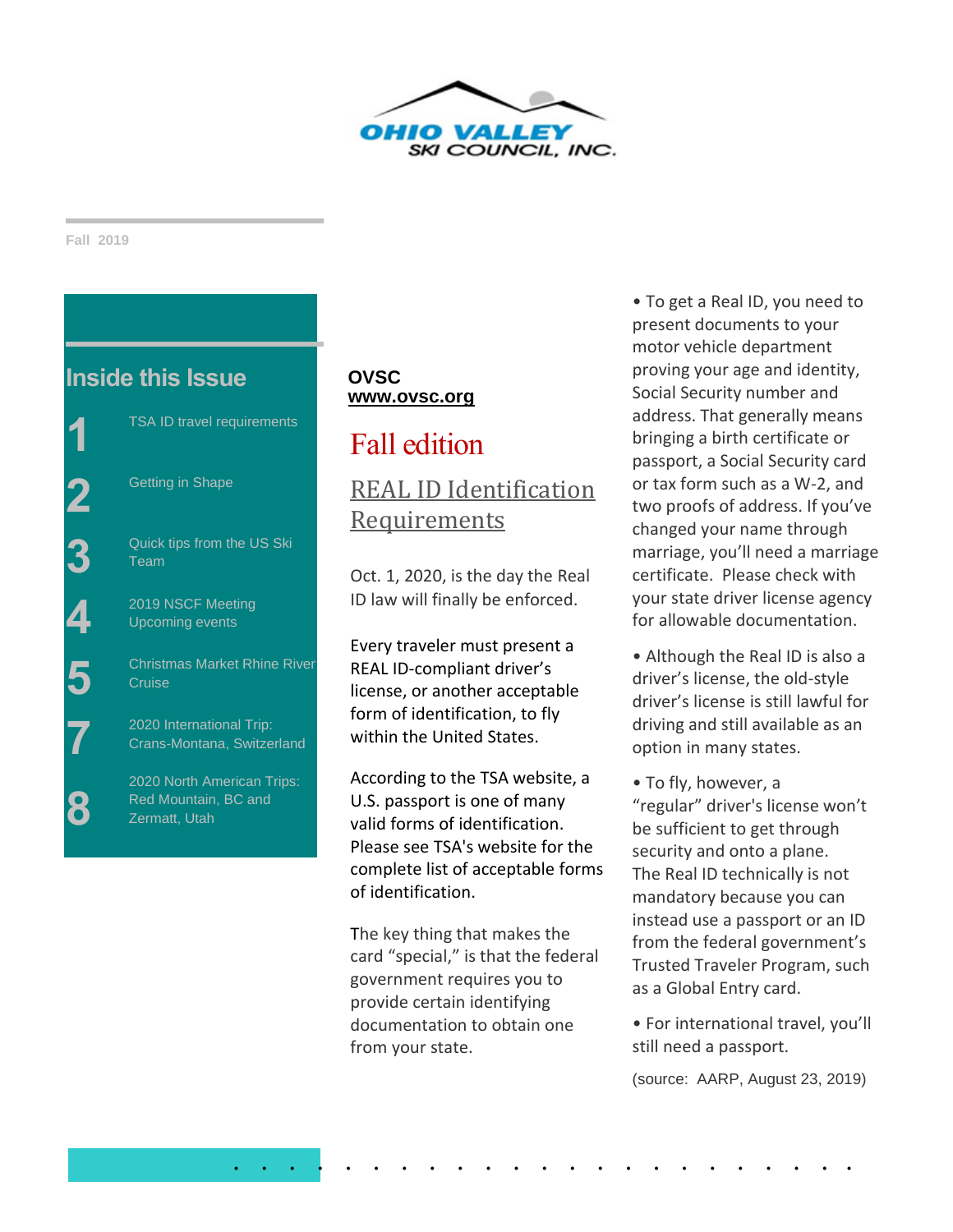Getting in Shape – the Senior way!

Don't shoot the messenger! I saw this article, and thought we could all benefit from it, regardless of our age!

It's time to focus on strengthening legs and hips for snow sports. *Please don't start the snow sports season without toning up your muscles. If you don't get into shape, you're inviting strains and sprains at the very least. You'll tire more easily and, at the end of the day, you'll be risking more serious injury.*

Here are five basic, get-started exercises that you can do with minimal time, equipment and space. This exercise series will just focus on hips and legs. There are other resources online for core, lower and midback and shoulders and arms.

Do at least two sets of eight reps of each for starters.

### **Quad Wall Squats**

Either use an exercise ball or just slide up and down a smooth wall. Squat down so your thighs are 90 degrees to your lower leg, and no further.





## **Leg Straight Raises**

The key with this one is keeping the leg you are raising straight and your lower back flat on the floor. Feel that hamstring! Raise to 45 degrees and down, not letting your heel touch the floor.





## **Static Lunge**

Here's one that focuses on hips and quads. You can put your back leg on a chair or on the floor. Great one for balance. too.

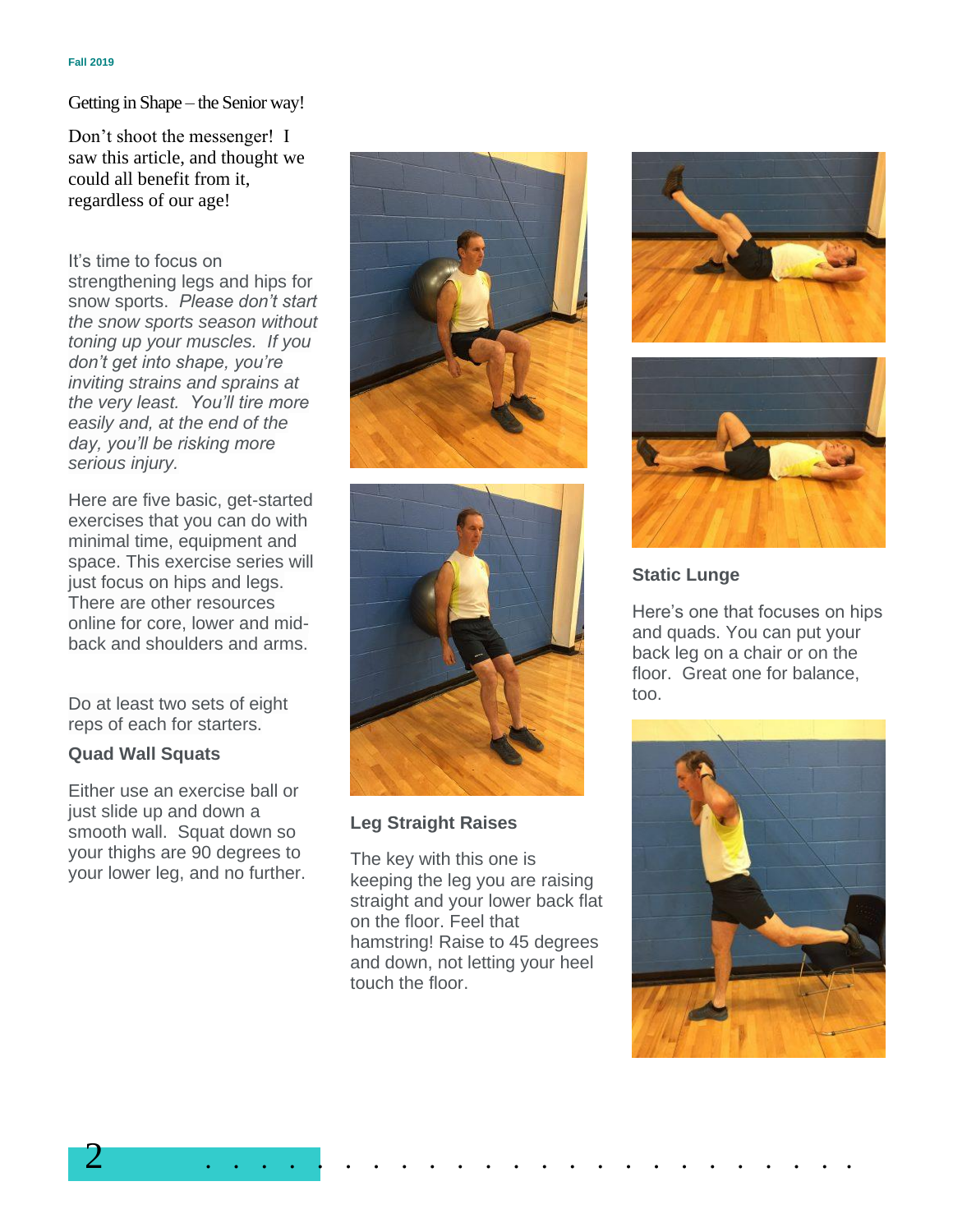

## **Hamstring**

Keep your butt off the floor. If you don't have an exercise ball, use a desk chair with rollers.





**Outer Hip Abductors**

Tight hips can cause mischief if they are not strong and supple. These muscles run up to the central back and down to your knees. If you have back problems, strengthening hips and core might help. This exercise is for the outer hip abductors. We'll work the other hip muscles in a few weeks. Try to keep your toes pointing straight ahead. A variation is to lift your leg with toe pointing down and lowering with toe pointing up. Then reverse the pattern.



Copied, with permission, from [seniorsskiing.com](mailto:http://seniorsskiing.com/)

Here are a few quick tips from instructors from the U.S. Ski Team: Steady state cardio (such as doing a warm-up, then 30 min of running, followed by a cooldown) not only keeps your body moving and releases endorphins, but if done consistently over time, you'll likely see a decrease in your heart rate and blood pressure.

Breakfast burritos are a nutritious meal that gets your day started the right way. A pro tip from the U.S. Ski Team's

dietician is to make them in bulk and freeze them. This makes it easy to enjoy a nutritious meal that only takes a few minutes out of your morning.

Chugging water after a workout isn't the best way to rehydrate. Instead, take smaller drinks throughout your workout to keep your body going.

Bad knees? Try a low-impact cardio workout like riding a bike or running on an elliptical. You'll give your heart a healthy workout without putting stress on your joints.

Eccentric weight lifting is often overlooked, but it can be incredibly effective for skiers. Instead of quickly doing pushups or pull-ups, slowly lower your body back down. Using your own body weight as resistance will give you a more comprehensive workout.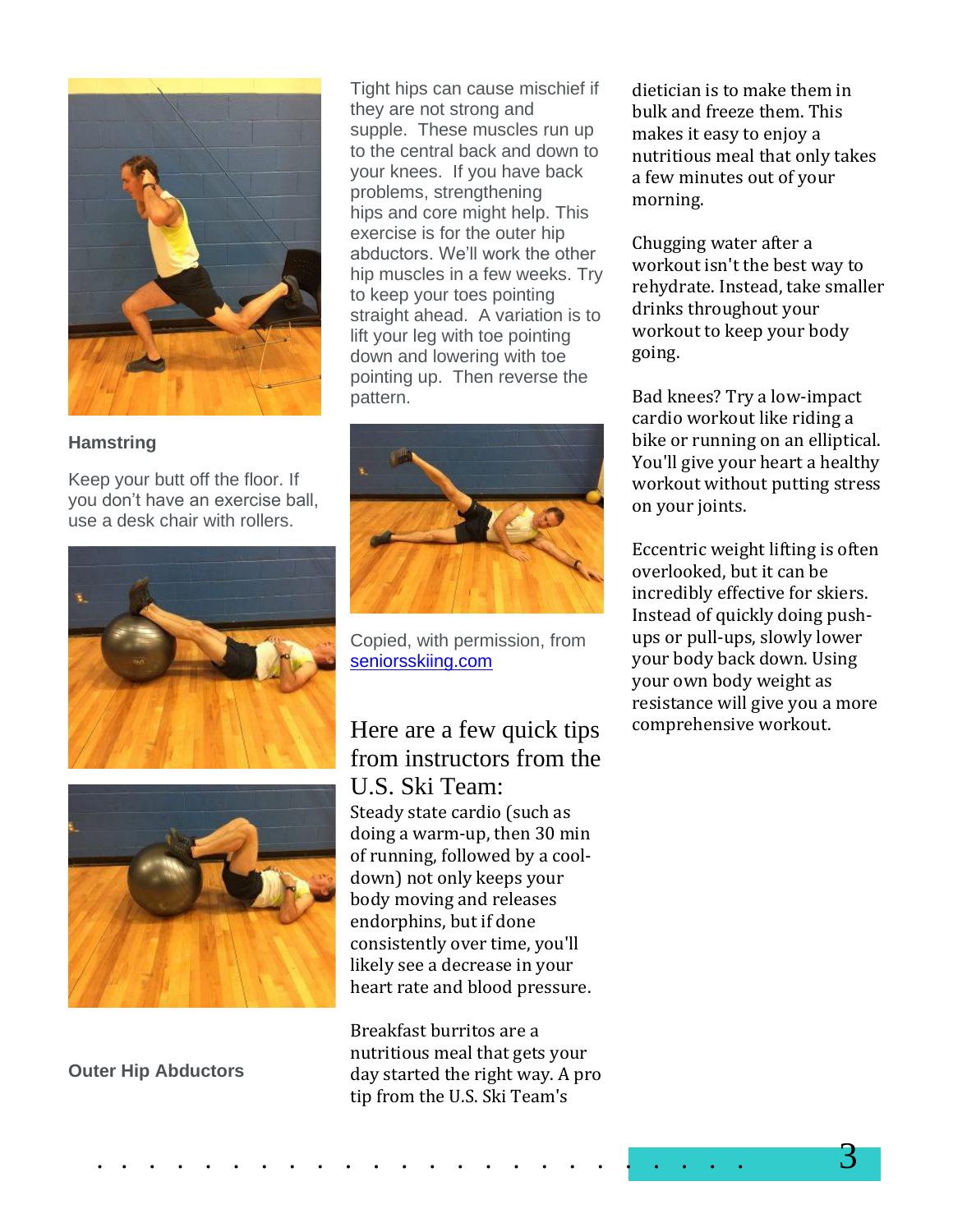# NSCF ANNUAL MEETING

September 4 – 7, 2019 Jackson Hole, WY

I just returned from the 21st NSCF meeting, in which all 30 Council presidents are invited to participate. Some of the topics we and 17 Industry representatives (Tour operators and resort personnel) discussed included: Copyright infringement; Airbnb and VRBO impact on traditional business models; Update on EPIC and IKON passes; the Industry's relationships to Councils; and a presentation by Constance Beverly with the Share Winter Foundation, a grantmaking organization working to improve the lives, health and fitness of youth. Educational topics included Getting new members to volunteer: Industry's relationship to the Councils; Getting Over the Ifs, Through the Ands, and Off the Buts (Overcoming Objections); and Long-range planning.

All of the 3-day conference presentations and information was shared with your club's OVSC rep at the September 15<sup>th</sup> OVSC Board meeting, or via the minutes. Take the time to ask them about what was learned – there just might be something of value to you and your club.



# **Upcoming Events:**

**OVSC Board Meeting: Cincinnati, OH Contact Juli Brac[e,](mailto:%20julibrace1@hotmail.com) [julibrace1@hotmail.com](mailto:%20julibrace1@hotmail.com)**

#### **ON THE OVSC WEBSITE:**

**2019 International Trip: Rhine River Christmas Market Cruise December 3 – 11**

**Crans-Montana Ski trip March 7 – 17, 2020 Germany, March 15 – 23 (stand alone or post-trip)**

**Contact Dan Hapner, [rosehapner@aol.com](file:///C:/Users/Owner/Desktop/OVSC/Newsletter/2019/rosehapner@aol.com)**

**2020 North American Trips: Red Mountain Jan 25 – Feb 1**

**Zermatt, Utah Feb 22 – 29**

**Contact Bob LeValley, <rdlevalley@gmail.com>**

# **OVSC BOARD AND TRIP DIRECTORS:**

- 
- President: Juli Brace, Cincinnati [president@ovsc.org](mailto:president@ovsc.org) Vice President: Janet Jones, Lexington [vicepres@ovsc.org](mailto:vicepres@ovsc.org)  Secretary: Keely Paul, Cincinnati [secretary@ovsc.org](file:///C:/Users/Owner/Desktop/OVSC/Newsletter/2019%20Late%20Winter%20-%20Early%20Spring/secretary@ovsc.org) Treasurer: **Hew Wells, Kittyhawk** [treasurer@ovsc.org](file:///C:/Users/Owner/Desktop/OVSC/Newsletter/2019%20Late%20Winter%20-%20Early%20Spring/treasurer@ovsc.org)<br>
19 International/Summer: Dan Happer, Davton **the international trips** Racing: Rick Mygrant, Cincinnati [racing@ovsc.org](file:///C:/Users/Owner/Desktop/OVSC/Newsletter/2019%20Late%20Winter%20-%20Early%20Spring/racing@ovsc.org) Website: Vicki Adams, Dayton [webmaster@ovsc.org](mailto:webmaster@ovsc.org)
- Dan Hapner, Dayton [international\\_trips@ovsc.org](file:///C:/Users/Owner/Desktop/OVSC/Newsletter/2019%20Late%20Winter%20-%20Early%20Spring/international_trips@ovsc.org) North America: Bob LeValley, Dayton northamerican trips@ovsc.org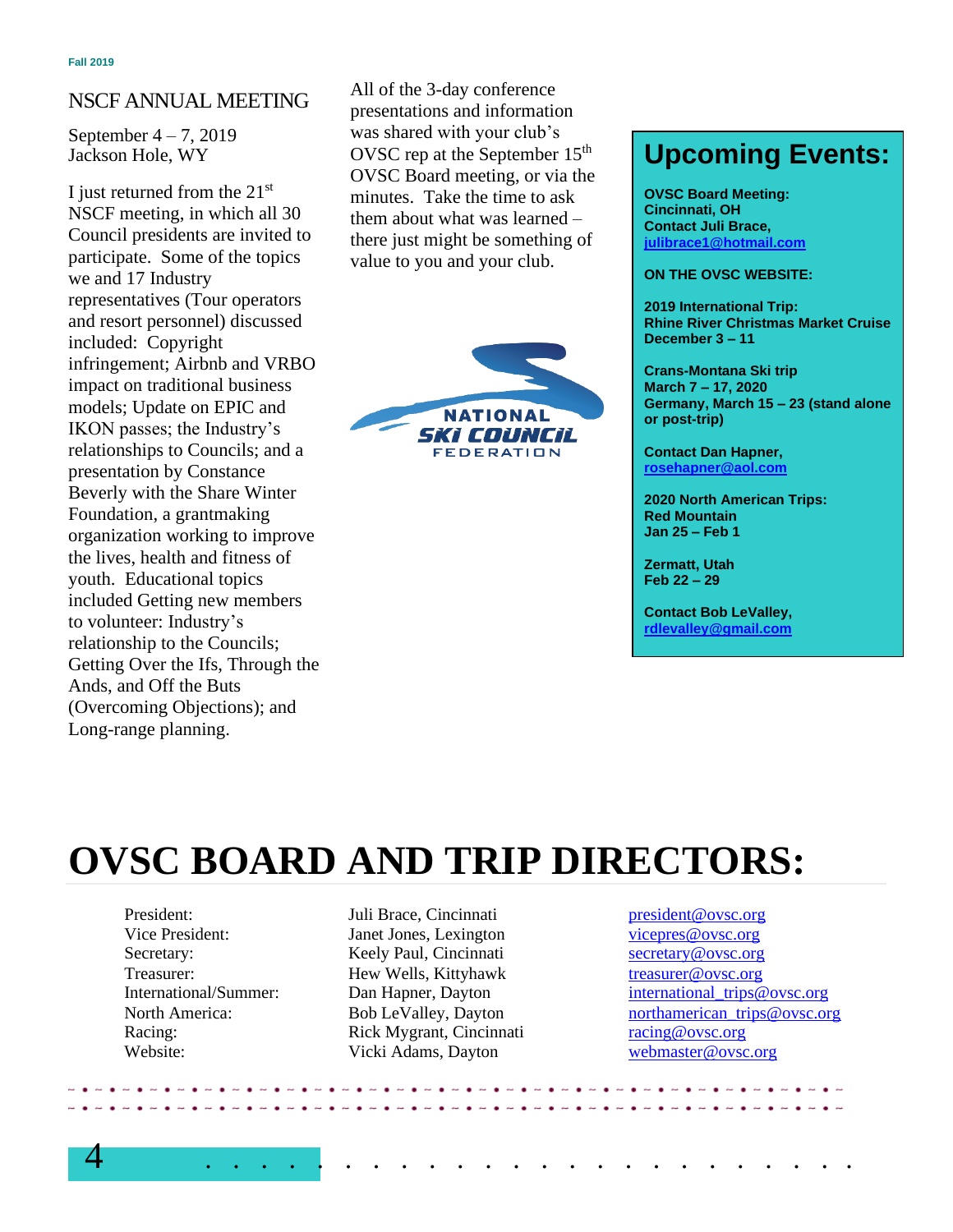# **Christmas Markets Cruise on the Romantic Rhine River**

 **December 3 – December 11, 2019**





# TOUR HIGHLIGHTS

20 Meals (7 dinners, 6 lunches, and 7 breakfasts) Complimentary mini-bar in all suites Airport transfers on tour dates when air is provided by Butler service for all quests Mayflower **All gratuities included Mayflower All gratuities included** 

International Cruise Director and Mayflower expert \$45 in Mayflower Money staff onboard Complimentary Wi-Fi onboard **All meals included onboard with a variety of** Unpack only once, in your river view stateroom with a international cuisine window for panoramic viewing view  $\blacksquare$ 

Spacious public areas with large windows, perfect for day, every day, every day viewing the scenery along the Rhine River Enhanced touring experience with included

Complimentary beverages onboard ship, audio headsets

# LOCAL INSIGHTS

Traverse the canals of Amsterdam on a cruise Culinary demonstration by the ship's Chef how it's made

Visit a cheese farm in the Netherlands and learn Attend a live concert performed in a baroque palace

#### DAY 1 – **Depart the USA**

Depart the USA on your overnight flight to Amsterdam, the Netherlands.

#### DAY 2 – **Amsterdam, the Netherlands**

Upon arrival in Amsterdam, transfer to the ship for embarkation. The day is at leisure to begin exploring Amsterdam on your own. The ship remains in port overnight. **Meal: D**

DAY 3 – Amsterdam: Begin the day with an iconic canal cruise and view the city from a different perspective as you pass historic buildings, lovely townhomes and churches at water level. Afterwards, explore on foot during a walking tour. OR, choose an excursion by coach to the charming villages of Volendam and Edam. Visit a cheese farm to learn how cheese is made and enjoy a sampling of the final product. Journey to Edam for an orientation tour and free time before arriving in Volendam, a traditional fishing village, full of authentic Dutch character, and colorful wooden houses surrounding the harbor. A brief orientation tour and free time to meander through the lanes will leave a lasting impression of this quaint village. Your river cruise begins with an early afternoon departure from Amsterdam and the remainder of the day spent relaxing onboard. **Meals: B, L, D**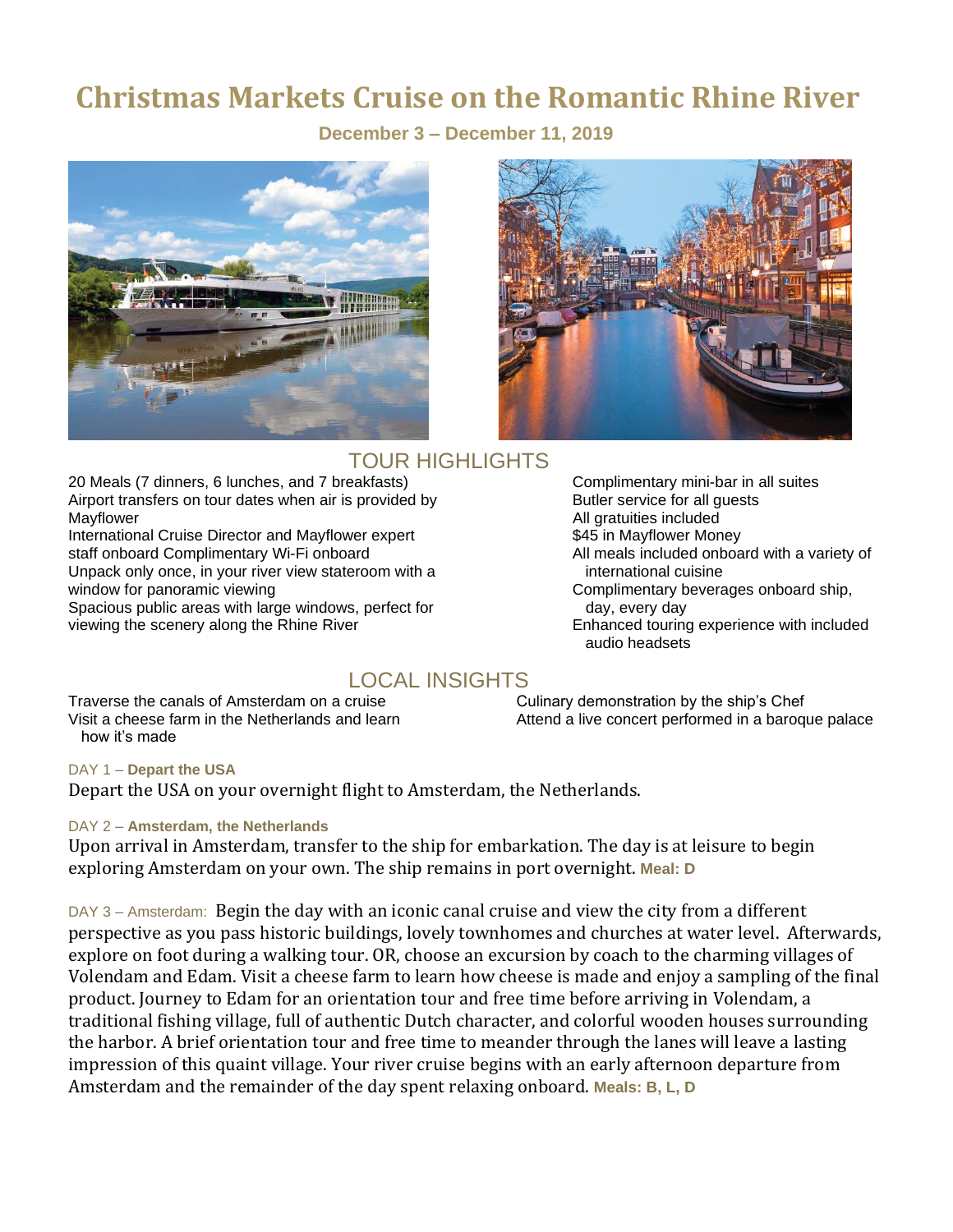#### **Fall 2019**

DAY 4 – **Cologne, Germany:** Enjoy a leisurely morning cruising along the river before arriving in Cologne. This afternoon, a guided walking tour showcases the highlights of the city, including the magnificent cathedral which serves as the symbol of the city. You'll have free time to visit the Christmas Market in the Domplatz, home to the largest Christmas tree in Rhineland. **Meals: B, L, D**

DAY 5 – **Koblenz / Rüdesheim, Germany:** As the ship docks in Koblenz, there is a choice of two activities. Explore Koblenz on a walking tour with a local guide and see this historic city which straddles two of Europe's most beautiful rivers. In the old part of the city, the Christmas Market consists of glittering, festive, cottage-style stands and Lebkuchenherzen (traditional gingerbread hearts) to create a magical European Christmas experience. OR, travel by coach to Cochem and discover a true medieval gem resting on the banks of the Moselle River. Feel as if you've stepped straight into a fairytale as you have a guided tour through town that culminates with a visit to the iconic 19th-century Reichsburg Castle. The ship departs Koblenz early afternoon for Rüdesheim and arrives this evening for an overnight in port. This afternoon, enjoy a landscape of castles and quaint towns as you cruise through the Rhine Gorge. **Meals: B, L, D**

DAY 6 – **Rüdesheim, Germany:** *'All aboard'* as mini-trains meet near the ship and take you to Siegfried's Musikkabinett Museum for a guided visit. Afterwards, enjoy free time in this quaint town to stroll through the picturesque lanes and along the famous Drosselgasse before re-boarding the trains for the return to the ship. During your free time, wander through the Christmas Market and search for the perfect gifts. Departing Rüdesheim mid-afternoon, enjoy the remainder of the day onboard and all the amenities of the *Scenic Opal*. **Meals: B, L, D**

DAY 7 – **Mannheim / Rastatt, Germany:** Awaken this morning in the town of Mannheim, departure point for the day's activities. Your free choice activities include a visit to Heidelberg, with two options: visiting the castle and a walking tour, OR, a walking tour of the city with a tasting of local specialties such as their liqueur and the famous 'student kiss' chocolate. As your final port in Germany, don't miss out on shopping for unique treasures at the Christmas Market in Heidelberg. During the excursion, the ship sails to Germershiem where you re-embark. This evening, arrive in Rastatt and enjoy a special treat as you attend a live concert in the baroque Rastatt Palace. **Meals: B, L, D**

DAY 8 – **Strasbourg, France:** With a morning arrival in Kehl, travel by coach across the river to Strasbourg, France, where a local guide leads you on an included walking tour through this picturesque town. Stroll through the charming Old Quarter, 'La Petit France', admire the halftimbered houses and marvel at the gothic cathedral in the city center. Enjoy free time to visit the stalls of Strasbourg's Christkindelsmärik, one of the largest in Europe, before returning to the ship in Schonau. The final afternoon is spent cruising along the river to Basel, Switzerland. **Meals: B, L, D**

DAY 9 – **Basel / Zurich / USA:** It's time to bid farewell to the Captain and crew and depart for the Zurich Airport as you say goodbye to Europe and return home with lifelong memories of your Christmas Markets cruise along the Rhine River. **Meals: B**

**Price depends upon the stateroom chosen: \$3,395 - \$6,199 per person, double occupancy**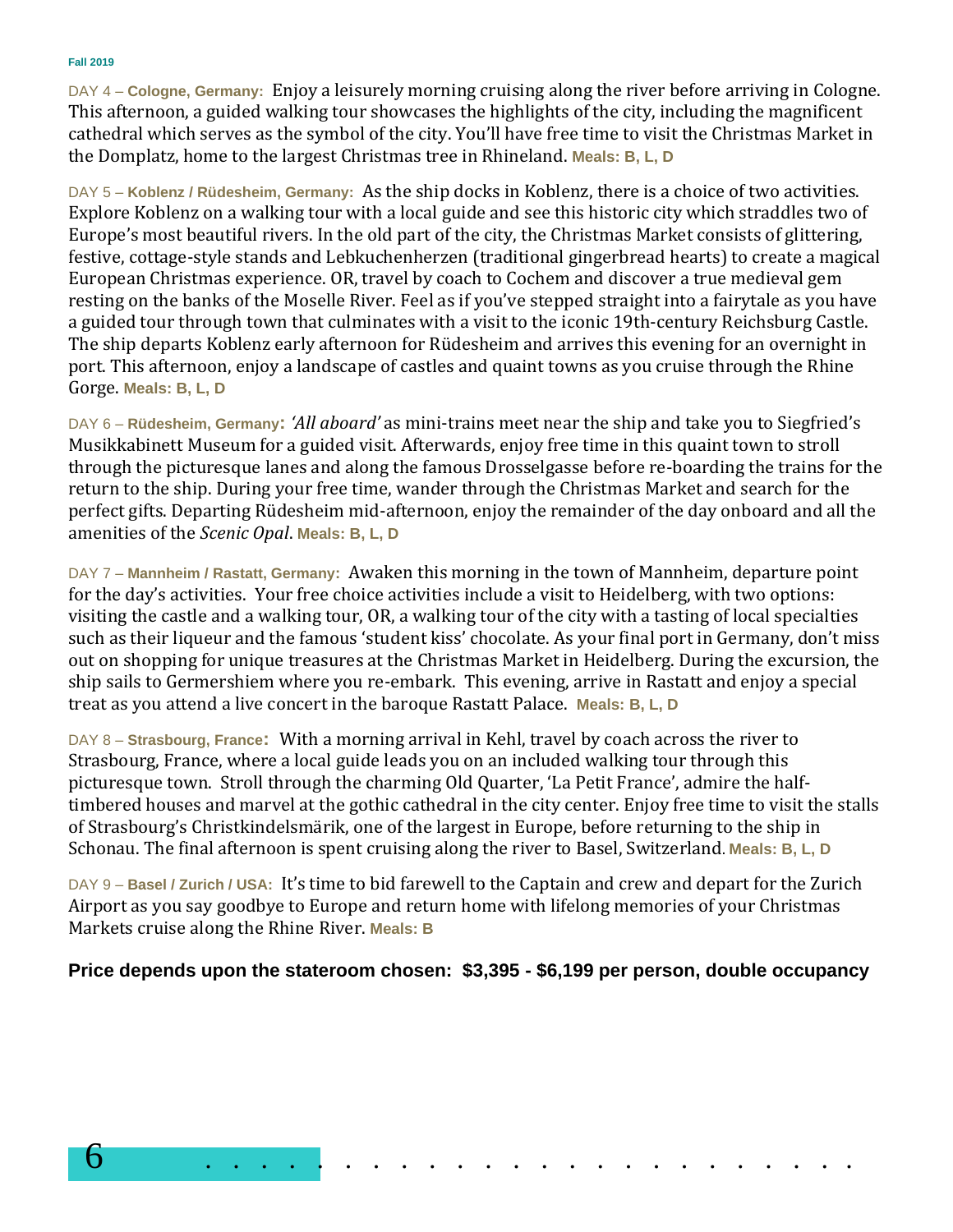# **CRANS-MONTANA, SWITZERLAND** MARCH 7 – 14, 2020

#### \*Includes:

Round trip air from Dayton or other Delta cities Transfers between Zurich airport and Crans-Montana in private coach 7 nights' accommodations Welcome orientation Breakfast buffet daily 5 nights dinners at hotel Hospitality Desk nightly Optional excursions for non-skiers All local taxes All current airline taxes and fuel surcharges Passport Cases luggage tags Optional extensions \*Air and hotel rates based on 2019 pricing and subject to change; Does not include club or council fees; \*Pricing based on exchange rate of CHF1.00 to 1.00USD and subject to currency fluctuations

Post-Trip OR Stand-alone trip to Germany, March 15 – 23. Visit Munich, Neuschwanstein Castle, Salzburg, Bamberg, Leipzig, Berlin, Potsdam, Sanssouci Palace, and other worldly sights. See website for details.